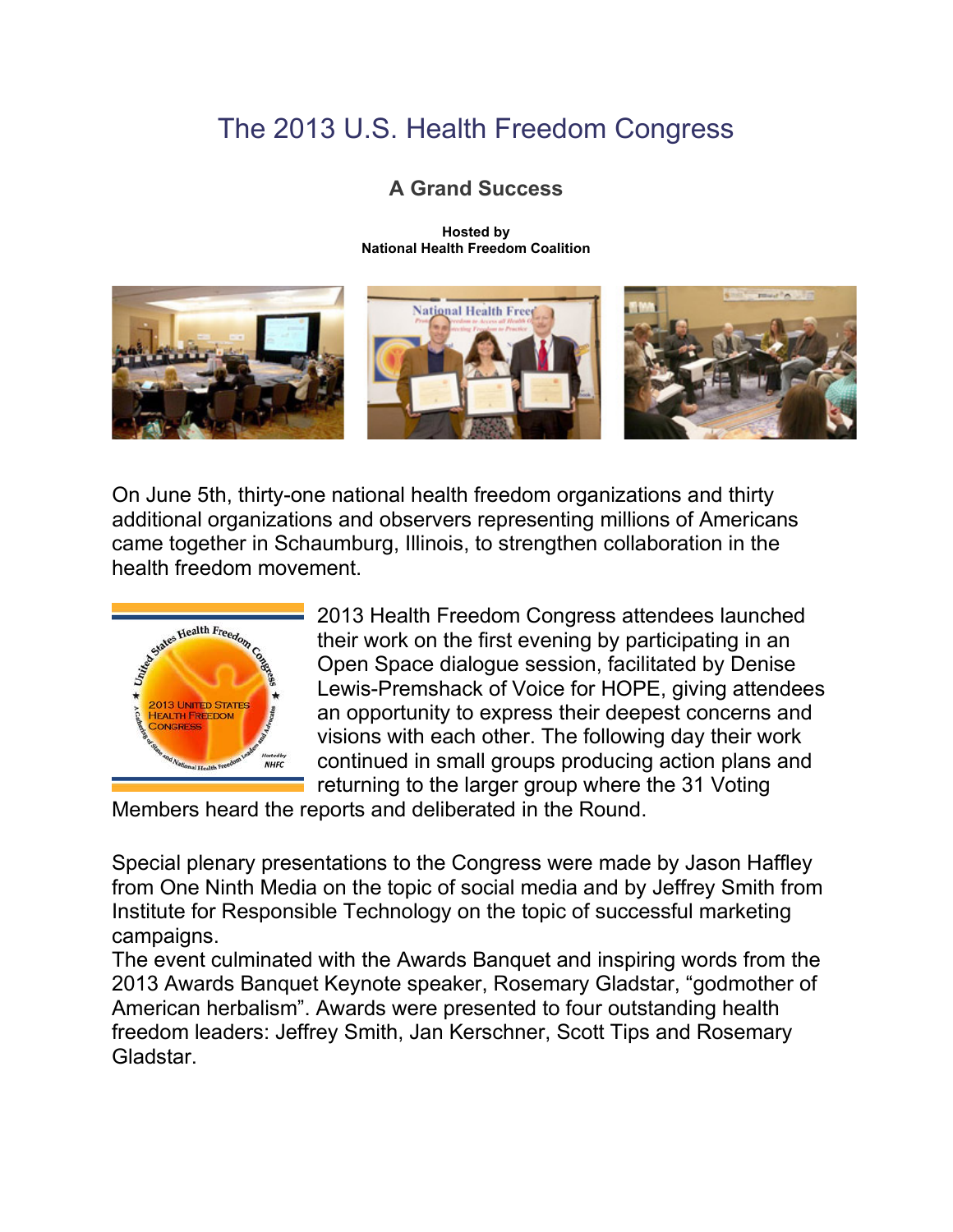The 2013 Voting Members and attendees forged alliances and collaborative plans to ensure the vision of health freedom in our country. We encourage you to know and support these organizations and join in the health freedom movement.

#### **Click here to view photos from the 2013 [Congress](https://2013healthfreedomcongress.shutterfly.com/pictures) The 2013 US Health Freedom Congress VOTING MEMBERS and their representatives**:

**The Canary Party –** Patti Carroll **Citizens for Health –** James Gormley **Clinton Miller Health Freedom Advocates –** Beth Clay **Colorado Sunshine Health Freedom Foundation –** Jan Kerschner **CoMeD, Inc. –** Janet Kern **Electromagnetic Health.org –** Camilla Rees **Farm and Ranch Freedom Alliance –** Judith McGeary **Farm-to-Consumer Legal Defense Fund –** Peter Kennedy **The Health Keepers Alliance –** Julie Whitman-Kline **Illinois Citizens for Health Freedom –** Dorothy Chandler **Independent Health Food Stores of America –** Claudia Kay David **Institute for Responsible Technology –** Jeffrey Smith **Life Extension Foundation –** Ben Best **National Health Federation (NHF) –** Scott Tips **National Health Freedom Action –** Bruce Curtis **National Health Freedom Coalition –** Jerri Johnson **North American Society of Homeopaths (NASH) –** Julie Mann **Nutritional Magnesium Association –** Carolyn Dean **Ohio Sunshine Health Freedom Coalition –** Susan Gingerich **Organic Consumers Association –** Alexis Baden-Mayer **ParentalRight.org –** Treon Goossen **Robert Scott Bell Show –** Robert Scott Bell **Sunshine Health Freedom Foundation –** Chris Ritchason **NMA Media Press/Sherri Tenpenny DO, AOBNMM –** Sherri Tenpenny **Truehope Institute –** Anthony Stephan **United Plant Savers –** Rosemary Gladstar **Virginians for Health Freedom –** Becky Hanks **Voice for HOPE Healers of the Planet Earth –** Denise Lewis Premschak **Weston A. Price Foundation –** Kathryn Pirtle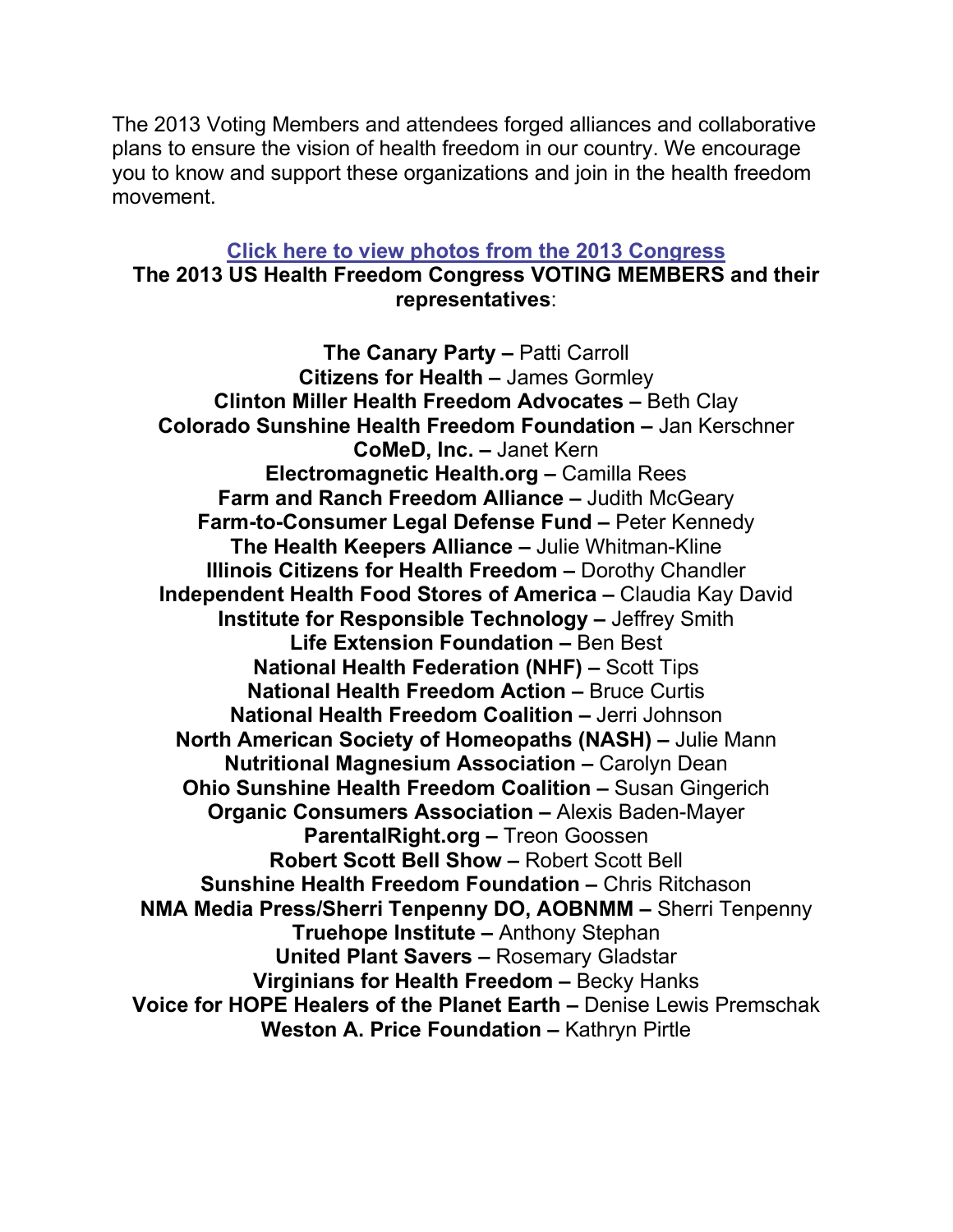#### **The 2013 US Health Freedom Congress AWARDEES:**

**1. Jeffrey Smith, The Institute for Responsible Technology** , f or his years of game changing work alerting the people of the world regarding the dangers of genetically modified organisms, and for his work as a citizen mobilizer, organizer and advocate to help bring about the change that is giving the people the information they need to make life saving decisions about the food that eat and the seeds that they grow.

**2. The Colorado Sunshine Health Freedom Foundation and Jan Kerschner** f or their launching in 2009 of the non-profit CSHFF, specifically to promote and protect access to natural health care in Colorado, and for their over 10-year vigilance in protecting health freedoms in Colorado, and for their work in passage of the 2013 Natural Health Consumer Protection Act.

**3. Scott Tips, National Health Federation** f or his tireless effort at voicing the concerns of members of the human family regarding safe and healthful food supplies in International Codex meetings, especially his voicing the need for removal of human toxins from foods, and the protection of foods that are beneficial to health and well-ness. And for being selected to speak on behalf of consumers world-wide at the 50th Anniversary of Codex Alimnetarius celebration in Moscow on April 10, 2013.

**4. Rosemary Gladstar, Sage Mountain Herbal Retreat Center and Botanical Sanctuary,** for her expansive work promoting an understanding and protection of the plants of the earth including especially her knowledge and celebration of herbs and their ecological and medicinal qualities, and her support of practitioners and manufacturers who provide herbs to the world community.

**In SUMMARY: The coming together of these organizations and leaders marks another historic event in the movement** to bring freedom in health back to the citizens, consumers, individuals, and health-seekers of our country. We ask you to support these organizations in working together in peaceful collaborative efforts to regain the health and strength of our great nation. **(Click Here to read the entire Health Freedom [Congress](https://nationalhealthfreedom.org/wp-content/uploads/2013HFC_Program_053013.pdf) Program)**

> **We thank our generous Sponsors! The US Health Freedom Congress Sponsors who made this gathering possible!**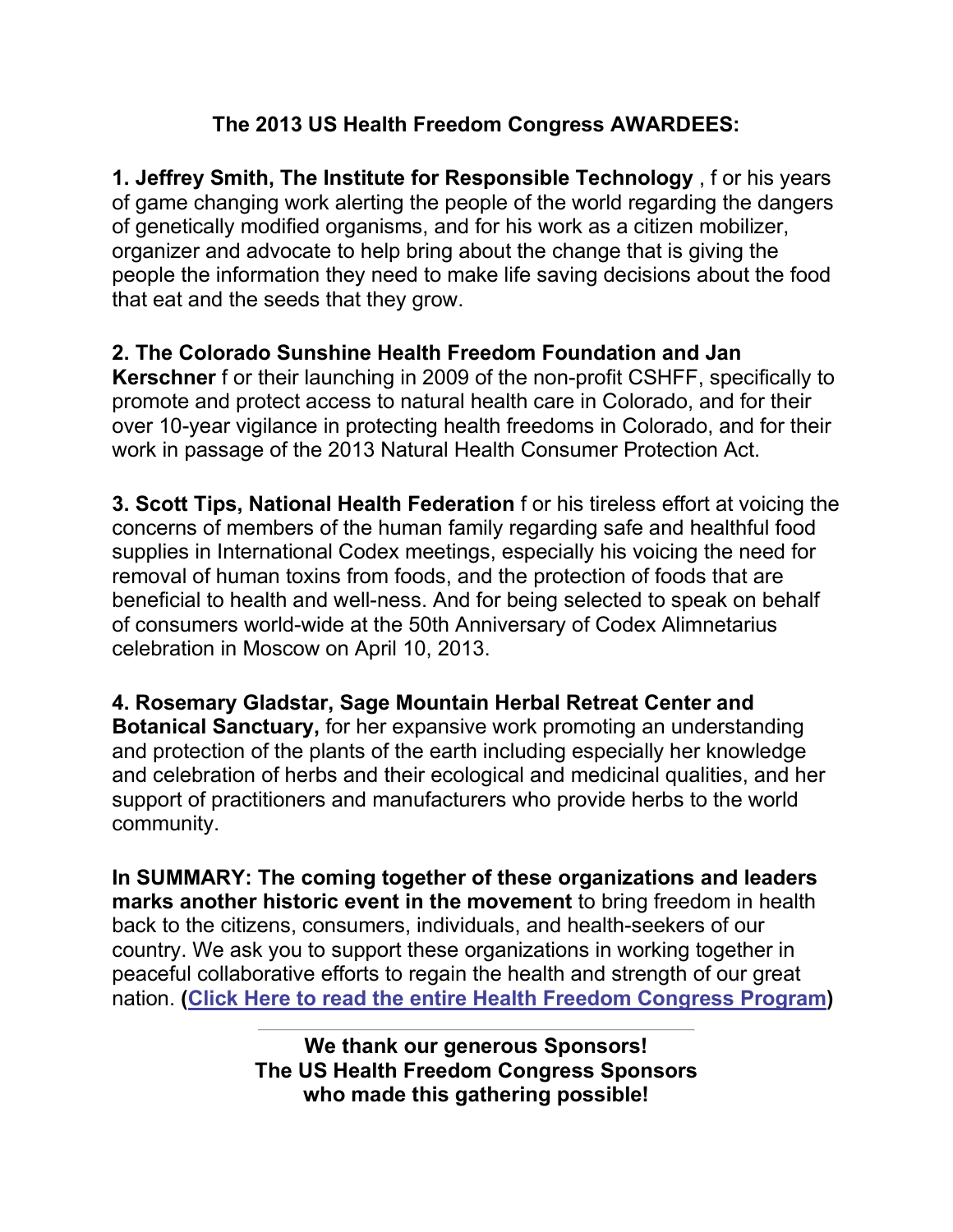





## **Banquet Sponsors LifeExtensio TRUEHOPE** Foundation for Longer Life

# **Promoting Sponsors**



# **Supporting Sponsors**



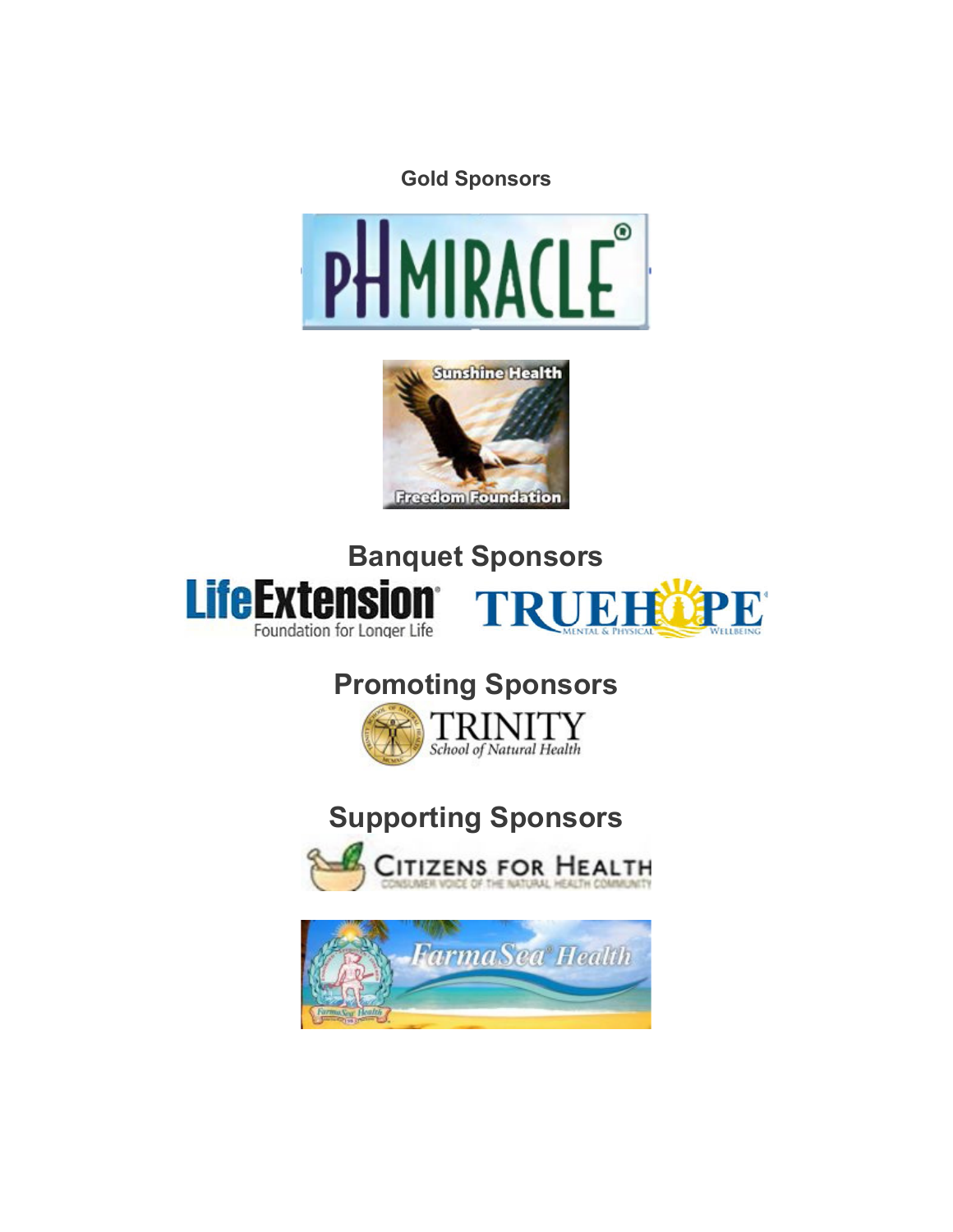

**Associate Sponsors** *Bragg Live Foods, Inc. Larry Hanus, DDS*

**Additional Donors** *National Health Federation The Herb Works*

**Printing services provided by Tangible Values Print Solutions**

**Last year, in 2012, the US Health Freedom Congress passed resolutions promoting health freedom. We continue to share these resolutions with the public to support the health freedom efforts. They are listed below for your convenience.**

> **The 2012 US Health Freedom Congress RESOLUTIONS:** (Click on each Resolution to read full language)

#### **They adopted:**

**[Resolution](https://nationalhealthfreedom.org/wp-content/uploads/1AMercury1.pdf) 1A Protecting Humanity from Mercury-containing Drugs;** and **[Resolution](https://nationalhealthfreedom.org/wp-content/uploads/3B-rtf-GMO-3B-Resolution-long-CA-Initiative1.pdf) 3B Supporting the California Right to Know Genetically Engineered Food;** 

**They also adopted** the health freedom principles embodied in 13 additional resolutions with the support of the member organizations to the extent determined by each organization's governing principles including the following resolutions: